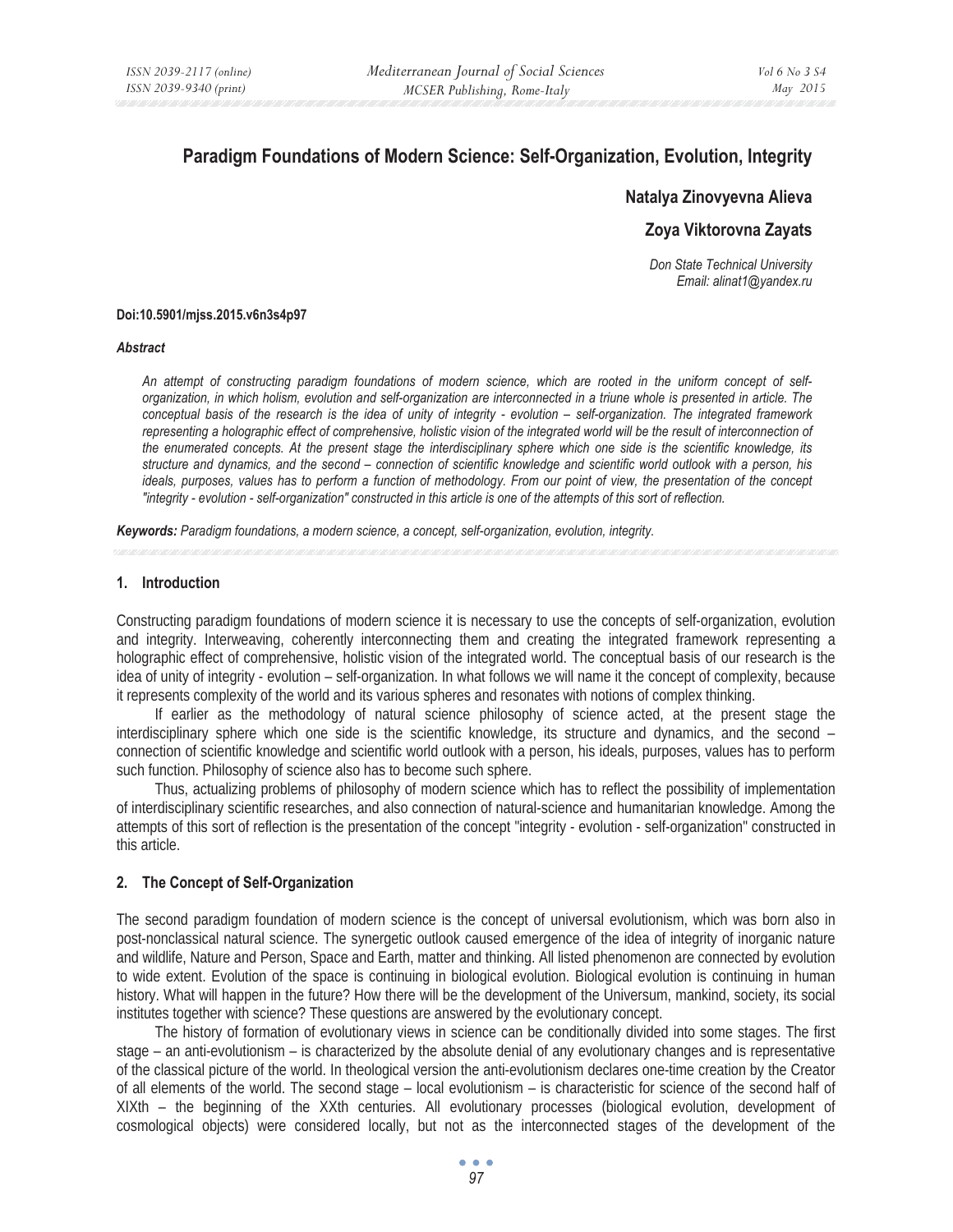Universum. The third stage - global (universal) evolutionism – began to develop at the end of the XXth century (L.M. Gindelis, I. Prigozhin, Teillar de Chardin, E. Yanch, G. M. Idlis, N. N. Moiseyev, V. V. Kazyutinsky, A.P. Nazaretyan, etc.). Its basic propositions are as follows: the world has the beginning in time and consists of the hierarchical systems (elementary particles – atoms – molecules – organisms – social system), consecutive appearing from the moment of its emergence as the stages of its evolution; the laws of functioning of systems are recognized as invariable throughout the evolution of the World. The concept of global evolutionism expanded the borders of the evolutionary approach accepted in biological and social sciences into all spheres of the Universum. The concept of global evolution extends the evolutionary view to all types of movement, to all Universe, to all stages of its history, including the moment of its Beginning.

But some authors, for example A.V. Boldachev, consider that "at every moment of the history of the Universe it is possible to distinguish only two evolutionary systems – the whole world and the type of movement which is vanguard of evolution at the moment", and "separate evolutionary processes (for example, biological or social) are not subordinate elements of global evolution, they are evolution per se, its private implementations at concrete stages of the history of the Universe" (Schrodinger, 1976).

Opponents of the evolutionary idea claim that evolutionism is not science and represents a kind of the ideology, which was very popular in the conditions of increasing mass disbelief. They claim that evolutionism does not answer scientific criteria of verifiability and falsifiability because the idea of evolutionism can neither be confirmed nor disproved.

For substantiation of truth of the idea of global evolutionism special value has the theory of evolution of the biosphere and the noosphere created in the 1920s of the XXth century by V. I. Vernadsky. From his point of view, the biosphere as a special geological body represents the complete system possessing the highest extent of selforganization and ability to evolve. To a considerable extent its functioning is determined by "existence in it of living material – population of living organisms, existing in it". Under the influence of scientific thought and human labour the biosphere passes into a new state – the noosphere. At the same time position of a person on the planet changes – he becomes the powerful geological force, which unites in a single whole both mankind and all processes in the biosphere.

As we already noted above, evolutionary ideas about the world are conformable to synergetic views. The theory of dissipative structures allows to establish the evolutionary paradigm for micro, macro and mega levels. The evolutionary paradigm has application borders which are outlined, first, by the closed systems striving for chaos, and, secondly, by the open systems developing to higher levels of complexity.

Thus, universal evolutionism, representing both a concept and a world outlook phenomenon, causes need of reconsideration of problems of development, time, fortuity, universal connection, and also application of an interdisciplinary approach to their studying. The most important result of the idea of universal evolutionism is the "holographic view" of the world, which actively influences through worldview attitudes a choice of priorities of human existence, and also a direction of social process in general. This is the world outlook function of the idea of universal evolutionism.

The defining role in the strengthening of universal evolutionism as modern general scientific worldview strategy was played in science of the XX century by the following conceptual schools: the theory of the non-stationary Universe, synergetics, the theory of biological evolution and the concept of the biosphere and the noosphere, and also dialectics developed on its basis. According to the theory of the extending Universe, 15-20 billion years ago from the point of singularity as a result of the Big Bang began the expansion of the Universe which evolved to variety of space bodies. The theory of self-organization including all processes of self-structuring, self-regulation, self-reproduction, connected with the idea of universal evolutionism, looks for the universal evolutionary laws describing the development of systems of different nature in a unified manner, as led to inclusion of the anthropic principle in the theory of the extending evolving Universe. According to this principle, the Universe has to be such that at some stage of evolution existence of observers was allowed.

The idea of universal evolutionism, having become transdisciplinary, runs through all existing specialized scientific worldviews. It is a basis of construction of the complete general scientific worldview, which acts as the global research program defining the strategy of research of self-developing systems.

It should be especially noted that the idea of universal evolutionism has a humanistic focus, promotes the synthesis of natural-science concepts and principles with ethical, moral categories, such as responsibility, freedom, ideal, belief, sense. Within the framework of universal evolutionism ontologic views are closely interwoven with ethical views. So, the Universum becomes "proportional" to a Person, and at the same time a person and mankind become proportional to the universal evolutionary process. Universal evolutionism represents organic merging of science and ethics in the uniform scientific-theoretical concept.

The ideas of universal evolutionism, having received an impulse to the development from the theory of self-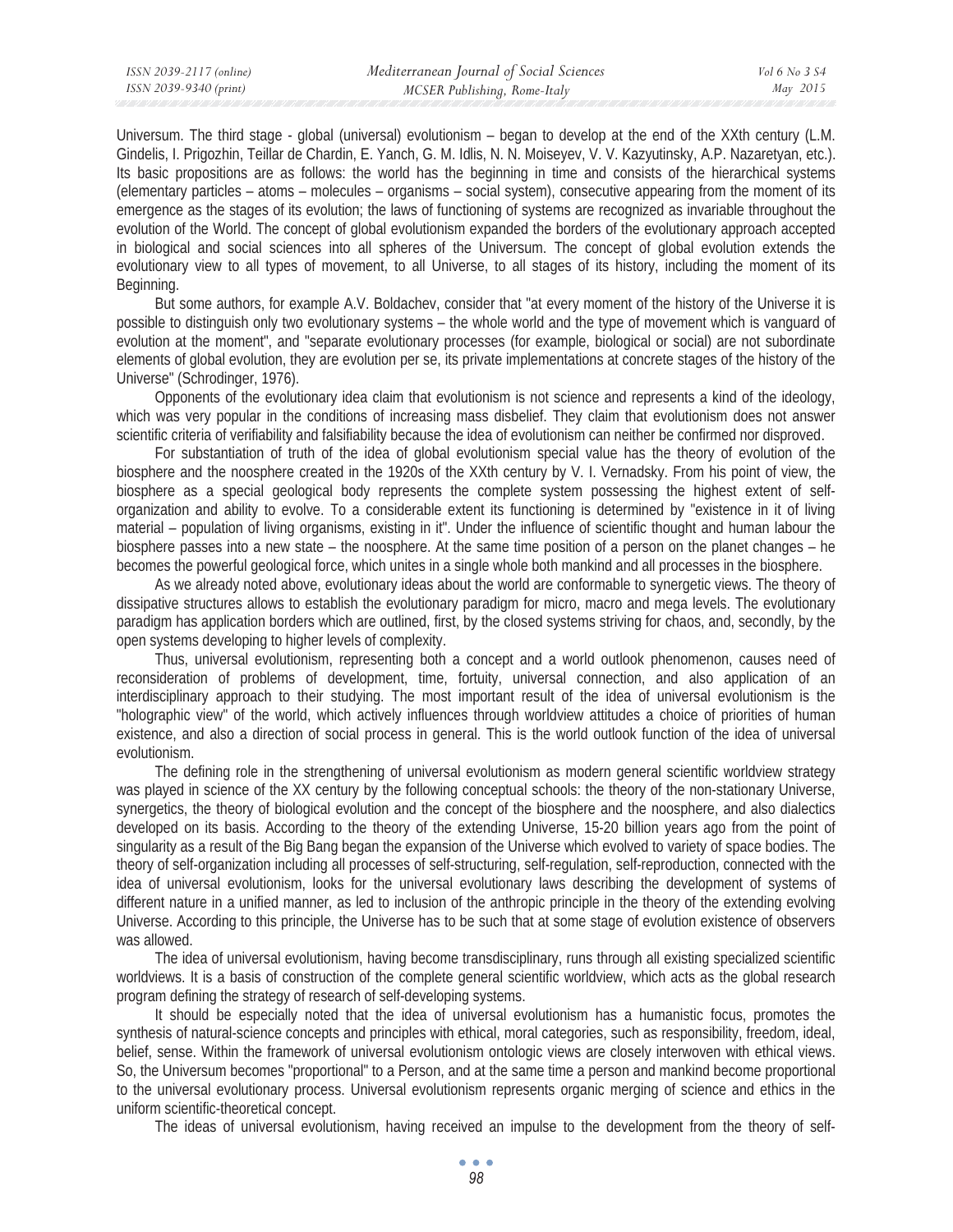organization of complex systems, were formed conceptually into universal evolutionism (Moeseev, 2001), the new natural-science concept of development (R. Rovinsky), global evolutionism (V. Kazyutinsky, R. Karpinskaya). So, R. Rovinsky considers that "the natural-science concept of development is a through product of scientific knowledge level and extent of its generalization reached for the moment, it changes together with the change of the last", and it "should not be confused" "to philosophical concepts of development, which can be several at the same time and everyone is opposed to all another" (Rovinsky, http://astrophisics.boom.ru/).

## **3. The Concept of Universal Evolutionism**

The second paradigm foundation of modern science is the concept of universal evolutionism, which was born also in post-nonclassical natural science. The synergetic outlook caused emergence of the idea of integrity of inorganic nature and wildlife, Nature and Person, Space and Earth, matter and thinking. All listed phenomenon are connected by evolution to wide extent. Evolution of the space is continuing in biological evolution. Biological evolution is continuing in human history. What will happen in the future? How there will be the development of the Universum, mankind, society, its social institutes together with science? These questions are answered by the evolutionary concept.

The history of formation of evolutionary views in science can be conditionally divided into some stages. The first stage – an anti-evolutionism – is characterized by the absolute denial of any evolutionary changes and is representative of the classical picture of the world. In theological version the anti-evolutionism declares one-time creation by the Creator of all elements of the world. The second stage – local evolutionism – is characteristic for science of the second half of XIXth – the beginning of the XXth centuries. All evolutionary processes (biological evolution, development of cosmological objects) were considered locally, but not as the interconnected stages of the development of the Universum. The third stage - global (universal) evolutionism – began to develop at the end of the XXth century (L.M. Gindelis, I. Prigozhin, Teillar de Chardin, E. Yanch, G. M. Idlis, N. N. Moiseyev, V. V. Kazyutinsky, A.P. Nazaretyan, etc.). Its basic propositions are as follows: the world has the beginning in time and consists of the hierarchical systems (elementary particles – atoms – molecules – organisms – social system), consecutive appearing from the moment of its emergence as the stages of its evolution; the laws of functioning of systems are recognized as invariable throughout the evolution of the World. The concept of global evolutionism expanded the borders of the evolutionary approach accepted in biological and social sciences into all spheres of the Universum. The concept of global evolution extends the evolutionary view to all types of movement, to all Universe, to all stages of its history, including the moment of its Beginning.

But some authors, for example A.V. Boldachev, consider that "at every moment of the history of the Universe it is possible to distinguish only two evolutionary systems – the whole world and the type of movement which is vanguard of evolution at the moment", and "separate evolutionary processes (for example, biological or social) are not subordinate elements of global evolution, they are evolution per se, its private implementations at concrete stages of the history of the Universe" (Schrodinger, 1976).

Opponents of the evolutionary idea claim that evolutionism is not science and represents a kind of the ideology, which was very popular in the conditions of increasing mass disbelief. They claim that evolutionism does not answer scientific criteria of verifiability and falsifiability because the idea of evolutionism can neither be confirmed nor disproved.

For substantiation of truth of the idea of global evolutionism special value has the theory of evolution of the biosphere and the noosphere created in the 1920s of the XXth century by V. I. Vernadsky. From his point of view, the biosphere as a special geological body represents the complete system possessing the highest extent of selforganization and ability to evolve. To a considerable extent its functioning is determined by "existence in it of living material – population of living organisms, existing in it". Under the influence of scientific thought and human labour the biosphere passes into a new state – the noosphere. At the same time position of a person on the planet changes – he becomes the powerful geological force, which unites in a single whole both mankind and all processes in the biosphere.

As we already noted above, evolutionary ideas about the world are conformable to synergetic views. The theory of dissipative structures allows to establish the evolutionary paradigm for micro, macro and mega levels. The evolutionary paradigm has application borders which are outlined, first, by the closed systems striving for chaos, and, secondly, by the open systems developing to higher levels of complexity.

Thus, universal evolutionism, representing both a concept and a world outlook phenomenon, causes need of reconsideration of problems of development, time, fortuity, universal connection, and also application of an interdisciplinary approach to their studying. The most important result of the idea of universal evolutionism is the "holographic view" of the world, which actively influences through worldview attitudes a choice of priorities of human existence, and also a direction of social process in general. This is the world outlook function of the idea of universal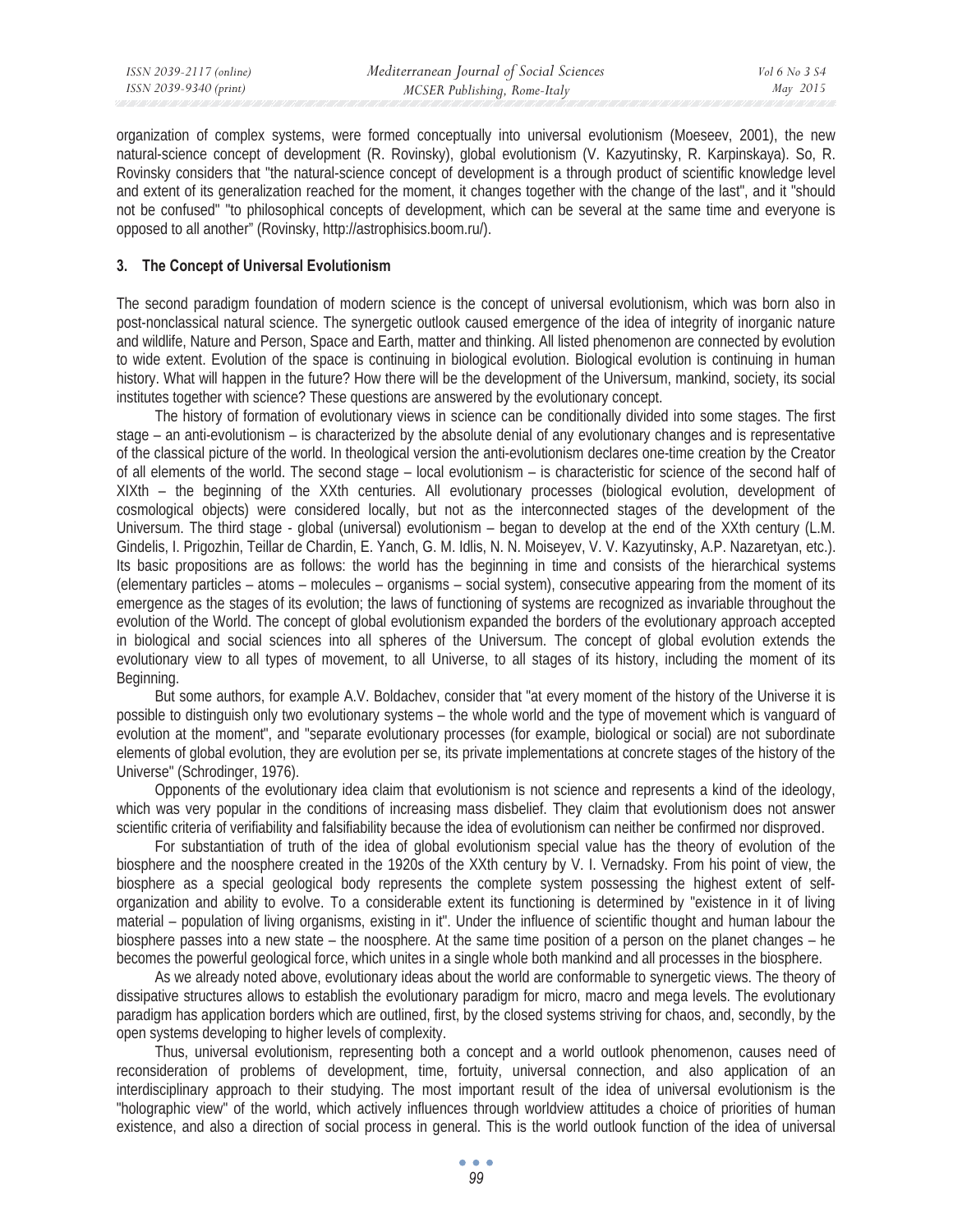evolutionism.

The defining role in the strengthening of universal evolutionism as modern general scientific worldview strategy was played in science of the XX century by the following conceptual schools: the theory of the non-stationary Universe, synergetics, the theory of biological evolution and the concept of the biosphere and the noosphere, and also dialectics developed on its basis. According to the theory of the extending Universe, 15-20 billion years ago from the point of singularity as a result of the Big Bang began the expansion of the Universe which evolved to variety of space bodies. The theory of self-organization including all processes of self-structuring, self-regulation, self-reproduction, connected with the idea of universal evolutionism, looks for the universal evolutionary laws describing the development of systems of different nature in a unified manner, as led to inclusion of the anthropic principle in the theory of the extending evolving Universe. According to this principle, the Universe has to be such that at some stage of evolution existence of observers was allowed.

The idea of universal evolutionism, having become transdisciplinary, runs through all existing specialized scientific worldviews. It is a basis of construction of the complete general scientific worldview, which acts as the global research program defining the strategy of research of self-developing systems.

It should be especially noted that the idea of universal evolutionism has a humanistic focus, promotes the synthesis of natural-science concepts and principles with ethical, moral categories, such as responsibility, freedom, ideal, belief, sense. Within the framework of universal evolutionism ontologic views are closely interwoven with ethical views. So, the Universum becomes "proportional" to a Person, and at the same time a person and mankind become proportional to the universal evolutionary process. Universal evolutionism represents organic merging of science and ethics in the uniform scientific-theoretical concept.

The ideas of universal evolutionism, having received an impulse to the development from the theory of selforganization of complex systems, were formed conceptually into universal evolutionism (Moeseev, 2001), the new natural-science concept of development (R. Rovinsky), global evolutionism (V. Kazyutinsky, R. Karpinskaya). So, R. Rovinsky considers that "the natural-science concept of development is a through product of scientific knowledge level and extent of its generalization reached for the moment, it changes together with the change of the last", and it "should not be confused" "to philosophical concepts of development, which can be several at the same time and everyone is opposed to all another" (Rovinsky, http://astrophisics.boom.ru/).

## **4. Concept of Integrity**

The third paradigm foundation of modern science became the concept of integrity. For the completion of construction of the triune concept of self-organization we will consider the problem of integrity and find out how developed natural science from a reductionism to a holism. It is written so much about integrity, holism, integration, consolidation, synthesis, that willy-nilly arises a question, what new our research can add to the concept of integrity?

The importance and necessity of philosophical reflection over the problem of integrity for the sphere of science and education is connected with finding of such metapoints of view on science and education, which will allow to connect and organize the accumulated knowledge and to learn the world in its entirety and integrity. Such problem statement demands a paradigm reform of thinking that inevitably has to lead to an education reform. Edgar Moren writes in this regard: "… Our separated, split up, distributed among disciplinary areas knowledge is deep, even terribly inadequate for comprehension of today's realities and problems which become more and more global, transnational, multidimensional and planetary. Because of this inadequacy become invisible: Context, Global, Multidimensional, Complex" (Moren, 2007, p. 36).

The concept of integrity of scientific knowledge makes special demands of post-nonclassical education. First, it is necessary to educate in vision of the global in its capacity as an organizing whole, to form the attitude of thinking, according to which the whole has the property of self-reference: the whole is contained in parts: "… each separate cell, each certain individual contains holographically a whole which part he is and which at the same time is his part" (Морен, 2007, c. 37).

Secondly, it is necessary to show that the history of science is a dramatic search of the way to unite separate, "piecewise" scientific knowledge into integrity. The purpose of science – to create the unified theory of "everything in the world" – combines paradoxically the desire of achievement and real unattainability of this desire. "A modern western civilization, - Oliver Toffler wrote in this regard, - reached extraordinary achievements in the art of disintegration of the whole on parts, namely – in decomposition of the whole on the smallest components. We fairly succeeded in this art, succeeded so that quite often we forget to integrate decomposed parts in that whole which they once compose. Especially sophisticated forms the art of decomposition of the whole on components took in science. We used not only to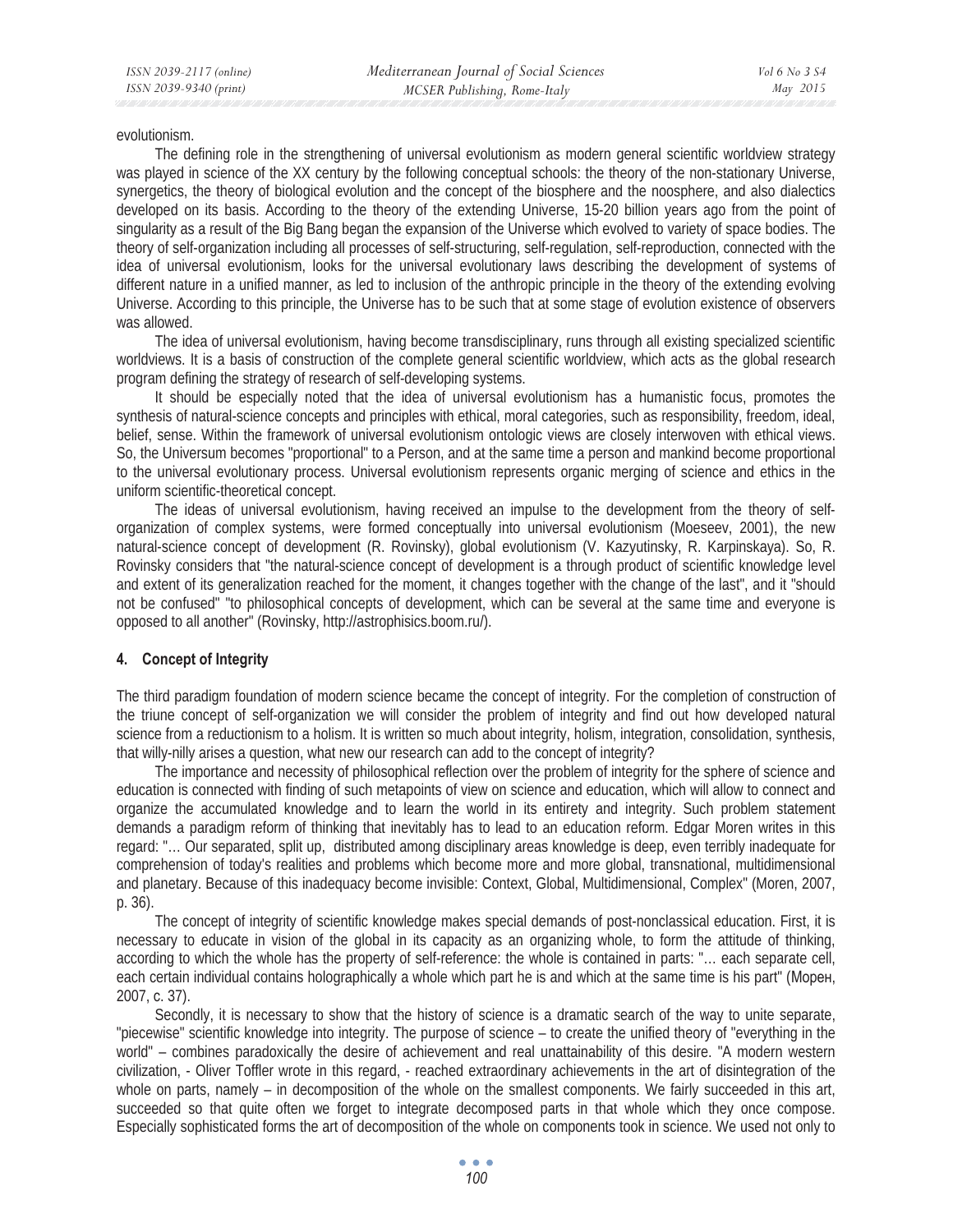smash any problem into shivers byte or even less in size, but also quite often we isolate such shivers by means of very convenient trick. We say: "Ceteris paribus", and this spell allows us to neglect complex interrelations between the problem interesting us and other part of the Universe" (Prigogine, Stengers, http://spkurdyumov.narod.ru/KrStolSyner. htm).

Ilya Prigozhin, comprehending the developed priority of division into parts in science methodology, "the best years of the life … devoted to reconstruction the whole from components, whether it be biology or physics, necessity or fortuity, natural or human sciences" (Prigogine, Stengers, http://spkurdyumov.narod.ru/KrStolSyner.htm). The first version of the book "Order out of chaos. Man's new dialogue with nature", appeared in 1979 in French, was called "New alliance" (La nouvelle alliance) that is possible to translate as a new union, new integration, new synthesis.

Post-nonclassical science showed that practically all urgent problems have a complex character, and therefore need creation of integral vision, view. The present stage of the development of world science is called the integrative revolution in knowledge. It is focused on understanding and disclosure of generality, integrity of the studied objects and phenomena. Researches of almost all problems of the present are aimed at synthesis, have the uniting character (Order out of chaos, http://spkurdyumov.narod.ru/Ppigogin/Priposleslovie.htm).

Modern views of synthesis and its searches find out that formation of integrity of knowledge happens not only due to process of synthesis, integration, but also due to implementation of processes of division, differentiation. The foundation of synthesis of natural-science knowledge are material unity of the world; universal connection of the phenomena and processes; the steady, repeating, invariant connections and the relations of subjects and processes of the real world; isomorphism in structure of the phenomena, various by the nature; general laws of their existence and development.

N. N. Moiseyev considered, that in overcoming of tendencies to differentiation of scientific knowledge the big role belongs to education, which has to overcome narrow specialization and promote formation of the integral idea of the world: "Crisis in relationship of the Nature and society promptly increases, and education has to be far beyond narrow professionalism. A modern person has to see the world in its integrity. Only the view of general logic of the development of that world where we live will help us to avoid catastrophic consequences of the crisis which inevitably approaches. And perhaps to avoid this crisis!" (Moeseev, 2001, pp. 11).

Making a typologization of the uniting aspirations in scientific knowledge, it is possible to distinguish synthesis across; vertical synthesis and holographic synthesis in the context of holodynamics. Synthesis across appears as consolidation of parts, elements of a system at one hierarchical level of the system, without excluding fragmentation at other levels of the system at the same time. Vertical synthesis assumes holism of higher level, but at the same time the reductionism at the lower levels of the system is observed. Holographic synthesis following from the holographic theory of the Universe, developed by David Bom, one of the most outstanding experts in the field of quantum physics. This kind of synthesis leads to conclusion about the existence of holographic integrity (wholeness). Michael Talbot interpreted the idea of holographic integrity in such way: "Our tangible daily reality in fact – only illusion, like a holographic image. There is deeper order of existence under it – the boundless and initial level of existence, – from which all objects are born and, including, visibility of our physical world similarly to how from a bit of a holographic film the hologram is born. Baume calls this deep level of reality implicative (that is "hidden") order, while our own level of existence he determines as explicative, or opened order" (Talbot, http://www.ligis.ru/librari/1764.htm).

All mentioned typologies of synthesis of scientific knowledge have a constructivist function. The first two types of synthesis represent holism of the post-nonclassical stage of the development of natural sciences, which carries the constructivist principles: formation of a complex evolutionary whole from parts; construction of different complex structures from the simple ones; creation through consolidation; unity through variety. The last principle explains and reconciles the different views of prevalence of processes of integration or differentiation, convergence or divergence, synthesis or analysis. There is no consolidation without division, there is no unity without variety. These principles allow not only to put the new of parts together, but also to gain a synergetic effect – the qualitatively new whole, not corresponding to the usual principle of superposition: the whole is not equal to the sum of the composed parts any more. All our world in conceptual vision of synergetics appears as a nonlinear. Creation means consolidation there. The principle "to create means to connect (unite)" was formulated by Tellar de Chardin. Synergetics included it in the concept (E.N. Knyazev, S.P. Kurdiumov). The third, holographic synthesis, is inherent in the nature, it is "nature" itself, the essence of the world. Its misunderstanding, recognition only of the existing way of fragmentation of the world, can be fatal. It is impossible to change a part of Earth, without causing changes of the Earth in general. It is impossible to solve separate problems of society, ignoring society in general, etc.